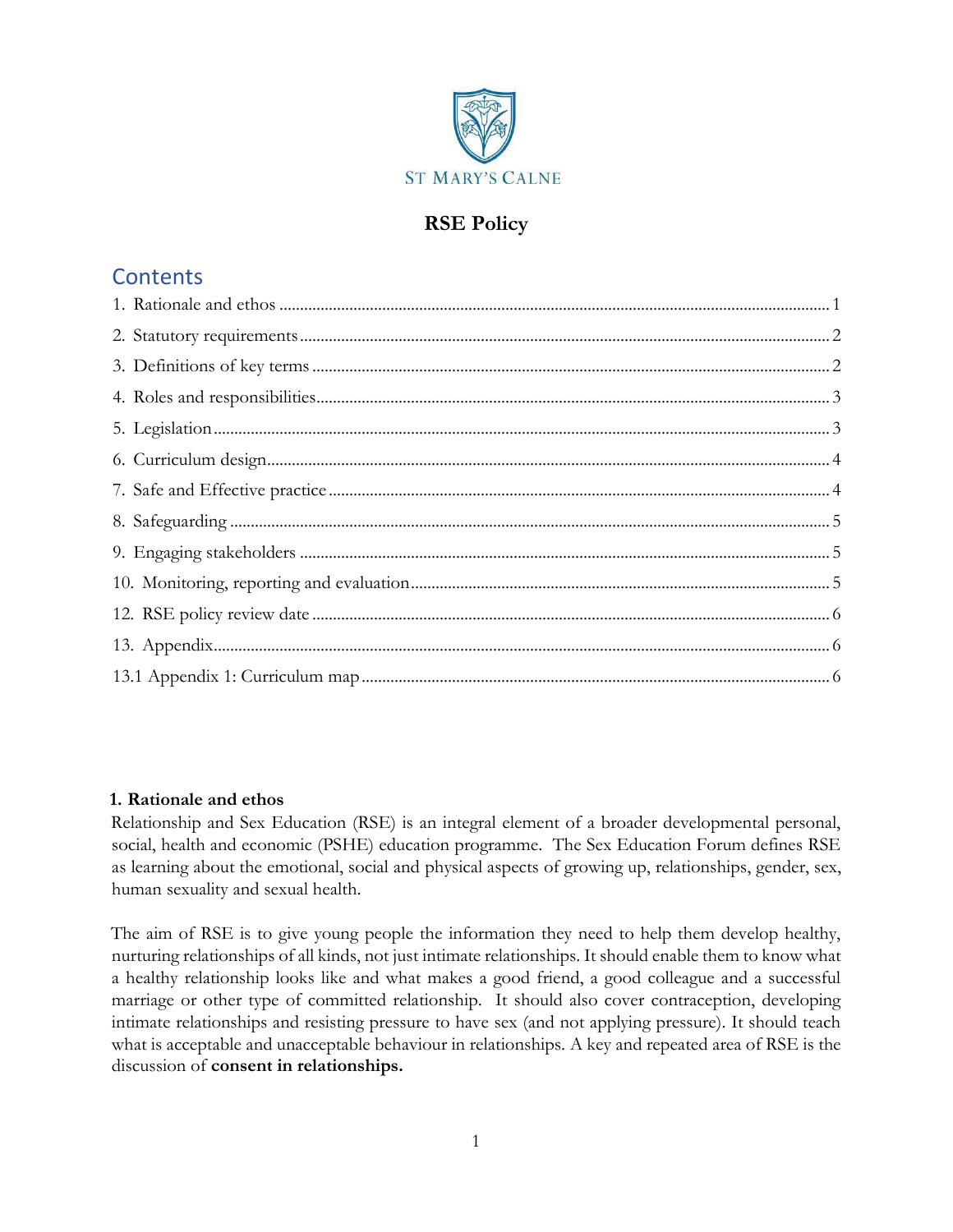Effective RSE does not encourage early sexual experimentation. It should teach young people to understand human sexuality and to respect themselves and others. It enables young people to mature, build their confidence and self-esteem and understand the reasons for delaying sexual activity. Effective RSE also supports people, throughout life, to develop safe, fulfilling and healthy sexual relationships, at the appropriate time. Given the increasing concerns around child sexual abuse and exploitation and the growing risks associated with growing up in a digital world good RSE is key to developing the skills, values, attributes and knowledge to keep pupils safe and prepare them for life.

We will ensure RSE is inclusive and meets the needs of all our pupils, including those with special education needs and disabilities (SEND) by taking into account the ability, age readiness, and cultural backgrounds of our students and those with English as a second language to ensure that all can fully access the RSE and PSHE provision. Every child's needs will be considered when planning lessons and activities, working in conjunction with relevant departments.

All teaching of RSE is age appropriate, inclusive and meet the needs of all St Mary's pupils. It will reflect diversity and supports equal opportunities by referring to the nine protected characteristics of the Equality Act 2010. It will also foster gender equality and LGBTQ+ rights and challenge notions of prejudice and discrimination. We have a duty to ensure that teaching is accessible to all children and young people, including those who are lesbian, gay, bisexual and transgender (LGBTQ+). All staff delivering this programme will educate without prejudice or discrimination and promote the needs and interests of all students, irrespective of gender, culture, ability or aptitude.

### <span id="page-1-0"></span>**2. Statutory requirements**

As a secondary school, we must provide RSE to all pupils as per section 34 of the Children and Social work act 2017.

In teaching RSE, we are required by our funding agreements to have regard to guidance issued by the secretary of state as outlined in section 403 of the Education Act 1996.

This policy was developed in response to:

- Statutory guidance on RSE and health education
- [Keeping children safe in education](https://assets.publishing.service.gov.uk/government/uploads/system/uploads/attachment_data/file/1020050/KCSIE_2021_September_guidance.pdf) [2021: for](https://assets.publishing.service.gov.uk/government/uploads/system/uploads/attachment_data/file/1020050/KCSIE_2021_September_guidance.pdf) [schools and colleges](https://assets.publishing.service.gov.uk/government/uploads/system/uploads/attachment_data/file/1020050/KCSIE_2021_September_guidance.pdf)
- Equality Act 2010: advice for schools
- Alternative provision
- Cyber bullying: advice for headteachers and school staff
- Sexual violence and sexual harassment between children in schools and colleges
- Promoting fundamental British values as part of SMSC in schools
- The policy has also been updated with regard to [Review of sexual abuse in schools and](https://www.gov.uk/government/publications/review-of-sexual-abuse-in-schools-and-colleges/review-of-sexual-abuse-in-schools-and-colleges) [colleges](https://www.gov.uk/government/publications/review-of-sexual-abuse-in-schools-and-colleges/review-of-sexual-abuse-in-schools-and-colleges)

#### <span id="page-1-1"></span>**3. Definitions of key terms**

The term Relationships and Sex Education (RSE) is used here in order to promote the importance of teaching positive relationship building and well-being alongside biological aspects of this content.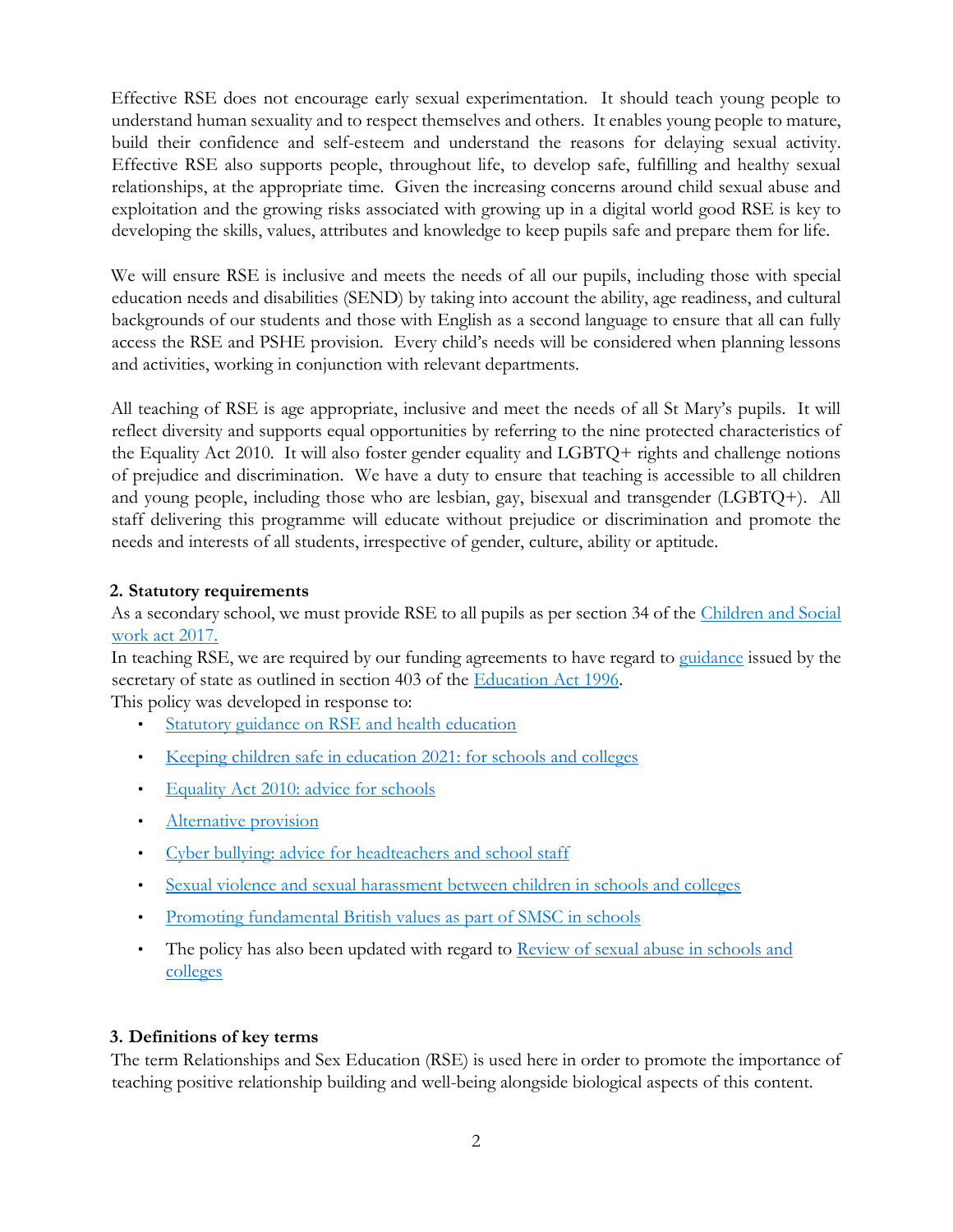According to DfE guidance, RSE is:

- Lifelong learning about physical, moral and emotional development. It is about the understanding of the importance of consensual, stable and loving relationships, respect and love and care. It is also about the teaching of sex, sexuality and sexual health.
- "Pupils should understand the benefits of healthy relationships to their mental wellbeing and self-respect. Through gaining the knowledge of what a healthy relationship is like, they can be empowered to identify when relationships are unhealthy. They should be taught that unhealthy relationships can have a lasting, negative impact on mental wellbeing." (2021)
- "Research demonstrates that good, comprehensive sex and relationship education does not make young people more likely to enter into sexual activity. Indeed, it can help them learn the reasons for, and the benefits to be gained from, delaying such activity." DfE 'Sex and Relationship Guidance', 2000.
- "Secondary schools should cover LGBT content in their RSE teaching. RSE should meet the needs of all pupils, whatever their developing sexuality or identity – this should include ageappropriate teaching about different types of relationships in the context of the law."

#### <span id="page-2-0"></span>**4. Roles and responsibilities**

The Head of Personal Development, Tim Waldron, has overall responsibility for the teaching of RSE. He will produce and regularly review the curriculum, in consultation with the Deputy Head Pastoral and the PSHE/RSE teaching staff.

Teaching staff will receive RSE training through resources compiled by the Head of Personal Development along with INSET time led by both internal staff and external speakers on specific topics within RSE. Staff are responsible for modelling positive attitudes towards RSE and when teaching aspects of RSE will monitor progress and deliver the content in a sensitive manner that responds to the needs of pupils at St Mary's.

This policy has been developed in consultation with pupils, parents, staff and governors. The process of developing the policy involved several stages including a review, staff consultation, parent/stakeholder consultation, pupil consultation and ratification.

The Governing board will both approve the RSE policy and hold the headteacher to account for the implementation of the policy. The Head is responsible for managing requests to withdraw from components of RSE and is for ensuring that RSE is taught in a manner that is consistent with this policy.

#### <span id="page-2-1"></span>**5. Legislation**

Under the new government statutory guidelines, Relationship and Sex Education will be compulsory for all secondary schools, including independent schools from September 2020. Up until this point, RSE has not been compulsory for independent schools although at St Mary's Calne we have been delivering it as part of our wider PD and Wellbeing programme.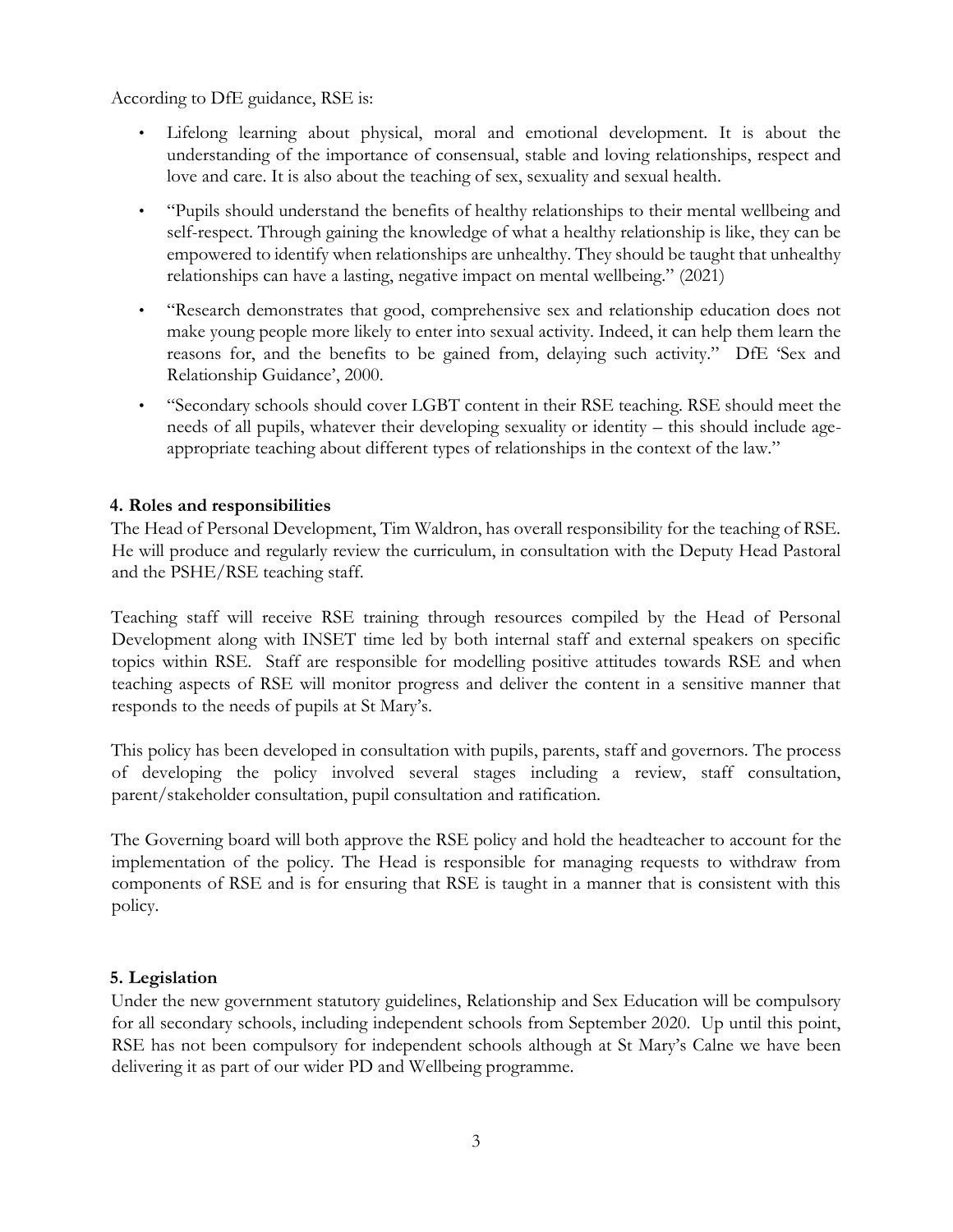The new RSE statutory requirements bring England in line with the United Nations Special Rapporteur on the right to education, stating that "the Right to Education includes the right to sexual education". The Education Select Committee recommended RSE Education as a step to tackle sexual harassment and bullying in schools and as part of safeguarding RSE promotes wider child protection including through content on internet safety and all forms of bullying and harassment. There is evidence that RSE has the potential to influence young people's sexual behaviour, such as delaying initiation of sex, reducing the frequency of sex or the numbers of partners and increasing the use of contraceptives. Moreover, there is evidence that RSE has the potential to mitigate the risk of pornography influencing children and young people's engagement in risky behaviours.

#### <span id="page-3-0"></span>**6. Curriculum design**

RSE that is age and stage appropriate is addressed across all key stages of a pupil's education using a range of resources including quality assured resources from or recommended by the PSHE association. The content is embedded in the PD programme which takes place in core lessons with each class in the school receiving one timetabled lesson a week from LIV through to UVI.

It will be taught using a range of teaching methods and interactive activities, including videos, film clips, visual aids, worksheets, discussion, interactive white board activities, kinaesthetic activities and the use of power points. Learning will be assessed in the classroom through, progress checkers, questions and answers, discussion, teacher assessment peer to peer review and pupil self-assessment and will be differentiated using extension tasks and higher order questions.

Learning about relationships and sex education in PSHE education lesson will compliment and link to similar topics in subjects including Biology, Computer Science and Religion and Philosophy. Shared Schemes of Work will inform all departments of cross-curricular learning.

St Mary's will also utilise workshops from external agencies that may take place when available throughout the year.

The full programme can be found on the Parent Portal under PD curriculum mapping (it can also be found in the Appendix to this policy).

#### <span id="page-3-1"></span>**7. Safe and Effective practice**

A safe learning environment will be established by providing staff training and by teachers and pupils agreeing on ground rules at the beginning of lesson, and if necessary, revisiting these for specific topics. Pupils will always be signposted to staff they can talk to and external agencies for each topic and with 'Where to go for help' posters in classrooms and around school.

Before a sensitive topic, pupils will be told of the timings well in advance, both through the programme of study and verbally by the teacher. If a pupil feels uncomfortable or sensitive about a topic, they will be encouraged to speak to either their teacher or a member of their pastoral staff, and, if appropriate, other arrangements will be made for that pupil for that lesson.

Pupils will be able to raise questions anonymously by using the question box at the end of each lesson. This way the pupil can stay anonymous but will ensure their question is answered.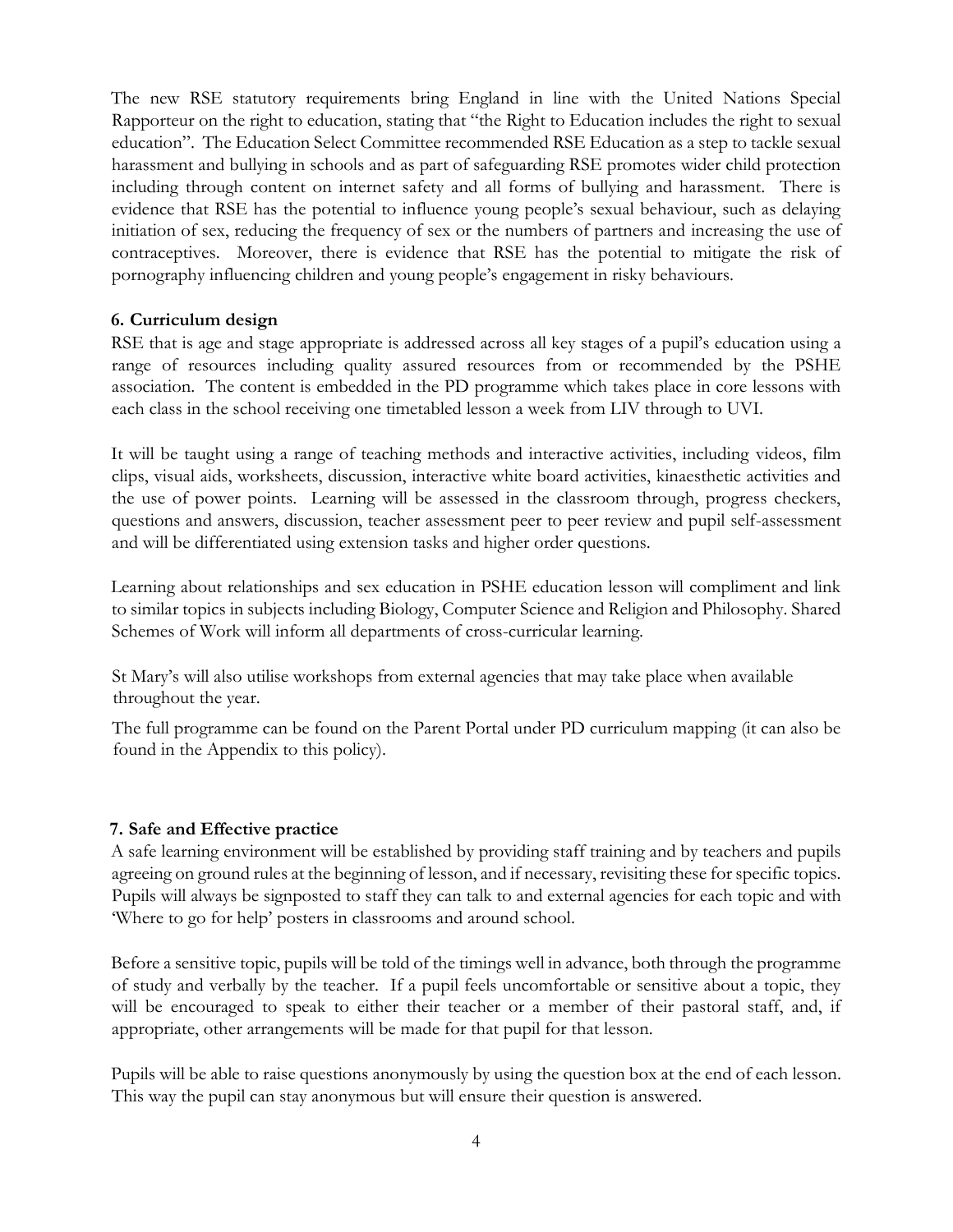#### <span id="page-4-0"></span>**8. Safeguarding**

Issues surrounding confidentiality come into sharp focus because of the nature of many topics covered by RSE. Any disclosure, which indicates the pupil is at risk, must be reported to the Designated Safeguard Lead or Deputy, in accordance with the school's safeguarding policy. Teachers must not promise absolute confidentiality to students. Teachers are obliged to pass on disclosures only as defined in the Safeguarding Policy and the school's policy on Sex and Relationship Education.

All external speakers are required to agree to the visitor's regulations: they are required to complete a Presentation Form prior to their arrival. This is given to pastoral and teaching staff to inform them of any topic that may be sensitive to. External speakers should inform a member of staff about any disclosures. A speaker will not be left alone with any pupils, or in a room without a member of staff at any point during their visit.

#### <span id="page-4-1"></span>**9. Engaging stakeholders**

It is important that as a school we work in partnership with parents and guardians on the RSE curriculum. Both the RSE and PSHE Policies will be available on the school's website together with the Curriculum Maps for each year group. Staff can view the Schemes of Work which set out the timings of the curriculum, learning objectives and resources in the PD section on Teams.

We will communicate to parents about their right to withdraw before the beginning of each academic year. Legislation states that parents can choose to withdraw their child (following discussion with the school) from any or all of aspects of Sex Education, other than those which are part of the science curriculum, up to and until three terms before the age of 16. After that point, as if a child wishes to receive sex education rather than be withdrawn, we will provide the child with sex education during one of those terms. Parents will not be able to withdraw their child from any aspect of Relationship Education or Health Education. Parents and guardians should be aware that sex and relationships topics can arise incidentally in other subjects, and it is not possible to withdraw pupils from these relatively limited and often unplanned discussions. If a pupil is withdrawn from either all or aspects of Sex Education, they will spend that time with their Day Housemistress in House.

#### <span id="page-4-2"></span>**10. Monitoring, reporting and evaluation**

As per PSHE, pupils will have opportunities to review and reflect on their learning through formative assessment throughout lessons. Feedback is immediate, constructive and positive. In the Lower Years written work is collated in the PSHE section of the Student Profile Books. Across all key stages, written work is recoded in each pupil's PD book. Marking is less structured with consideration given to the volume of work completed orally. PSHE and RSE is not included in any reporting cycle. Any concerns are to follow the school's sanction policy which should begin with a CPOMs.

Teachers will critically reflect on their work in delivering RSE through the school's programme of PDP and regular peer evaluations and observations by the Head of PD, the Deputy Head Pastoral and other senior staff. End of unit review forms will be influential in adapting and amending planned learning activities and will be used to inform planning through the academic year.

#### **11. Right to withdraw**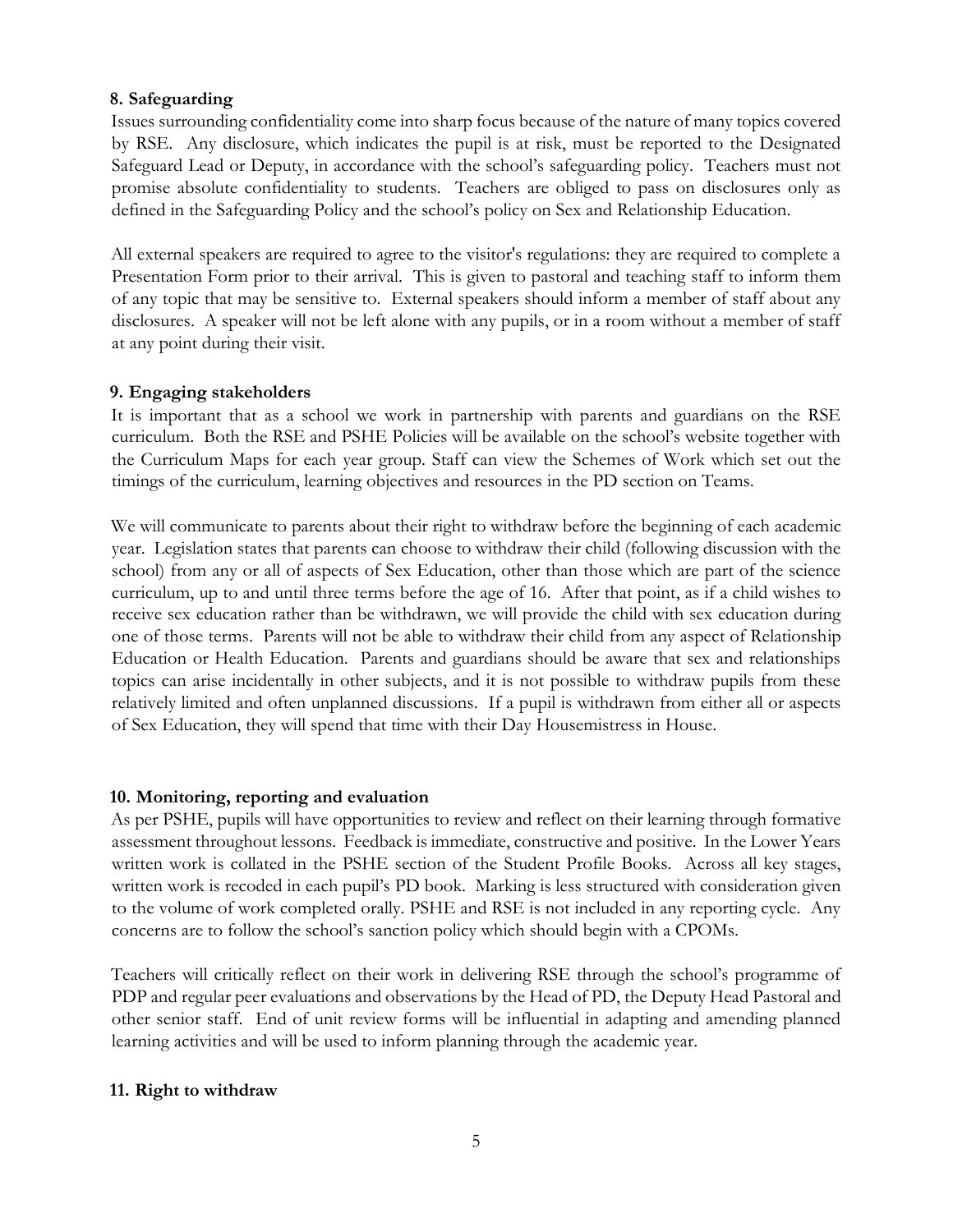Parents will have a right to withdraw from Sex Education only (not relationship education or health education, or other elements of PSHE) up to three terms before the child turns 16, then it is the choice of the child. If a parent wishes to withdraw their child from Sex Education or would like to discuss the contents of the curriculum further, please contact the Deputy Head Pastoral who will then pass this onto the Headteacher. Alternative work will be provided for those students who are withdrawn from Sex education.

#### <span id="page-5-0"></span>**12. RSE policy review date**

This policy will be reviewed by parents and staff before completion. As part of effective RSE provision, the RSE policy will be reviewed every two years to ensure it continues to meet the needs of pupils, staff and parents and that is in line with current Department of Education advice and guidance. It will be reviewed by the Head of Personal Development and the Deputy Head Pastoral.

This policy will be reviewed annually by the Head of Personal Development and the Deputy Head Pastoral.

| Action   | Policy to be reviewed annually Completed | Location |
|----------|------------------------------------------|----------|
| Review   | SGT/TJW September 2021                   | Teams    |
| Approved | November 2021                            | Website  |

#### ----------------------------------------------------------------------------------------------------------------------------

#### <span id="page-5-2"></span><span id="page-5-1"></span>**13. Appendix**

#### **13.1 Appendix 1: Curriculum map.**

### **St Mary's School Personal Development and Wellbeing Overview 2021/22**  CORE THEME 1: HEALTH AND WELLBEING

#### CORE THEME 2: RELATIONSHIPS

| CORE THEME 3: LIVING IN THE WIDER WORLD |                  |                                           |                         |  |                                   |  |                   |
|-----------------------------------------|------------------|-------------------------------------------|-------------------------|--|-----------------------------------|--|-------------------|
| LIFE SKILLS                             | <b>DIVERSITY</b> | <b>ATIONSHIPS</b><br><b>SEX EDUCATION</b> | <b>RESPONSIBILITIES</b> |  | <b>HEALTH</b><br><b>WELLBEING</b> |  | <b>CURRICULUM</b> |

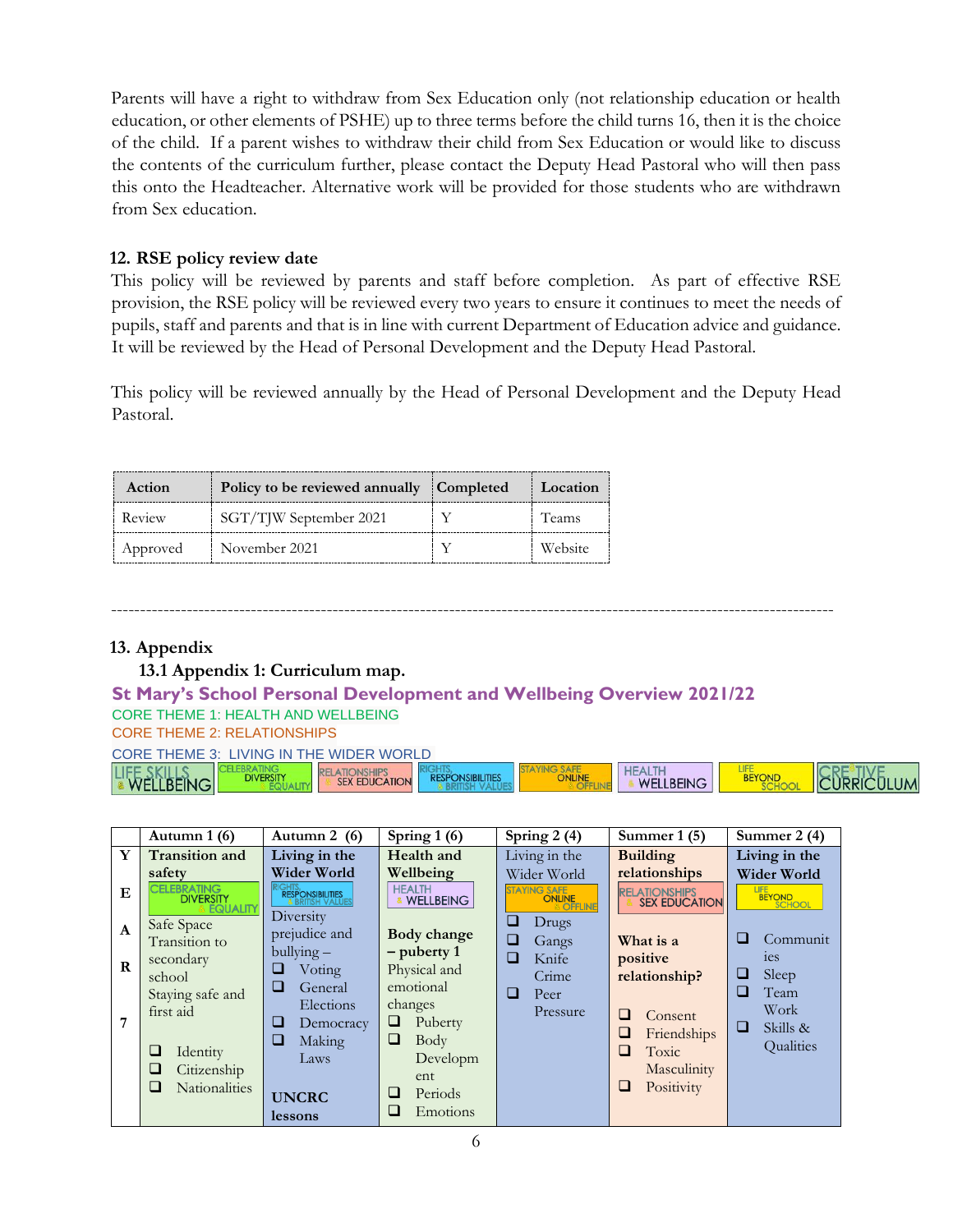|              |                                          |                                                 |                                  |                                          | <b>FGM</b>                                                       |                                       |
|--------------|------------------------------------------|-------------------------------------------------|----------------------------------|------------------------------------------|------------------------------------------------------------------|---------------------------------------|
|              |                                          | Consultation on                                 |                                  |                                          |                                                                  |                                       |
|              |                                          | anti-bullying                                   |                                  |                                          |                                                                  |                                       |
|              |                                          | policy                                          |                                  |                                          |                                                                  |                                       |
| Y            | <b>Relationships:</b>                    | Living in the                                   | Health and                       | <b>Relationships:</b>                    | Living in the                                                    | Health and                            |
|              | Identity<br><b>CELEBRATING</b>           | Wider World:                                    | Wellbeing<br>STAYING SAFE        | <b>RELATIONSHIPS<br/>8 SEX EDUCATION</b> | Wider world<br>LIFE                                              | Wellbeing.<br><b>HEALTH</b>           |
| Е            | <b>DIVERSITY</b><br>EQUALIT              | Citizenship                                     |                                  | $LGBT +$<br>⊔                            | BEYOND<br>SCHOOL                                                 | & WELLBEING                           |
| $\mathbf{A}$ |                                          | RIGHTS,<br>RESPONSIBILITIES<br>& BRITISH VALUES | Drug and                         | Gender                                   |                                                                  |                                       |
|              | Diverse                                  |                                                 | alcohol misuse                   | Love<br>⊔                                | ❏<br>Self Esteem                                                 | Health &<br>⊔                         |
| R            | relationships and                        | Parliament and                                  | 2.                               | ❏<br>Consent<br>$\Box$                   | ❏<br>Body Image                                                  | Wellbeing                             |
|              | families                                 | the Law                                         | Risk                             | Relationshi                              | ❏<br>Budgeting                                                   | ❏<br>Safeguardi                       |
| 8            |                                          | <b>British Values</b>                           | management                       | ps<br>Periods<br>⊔                       | & Finance                                                        | ng<br>❏<br><b>Stress</b>              |
|              | Families -civil                          |                                                 |                                  |                                          | ❏<br>Careers                                                     | Manageme                              |
|              | partnerships,                            | Hope not Hate                                   | Prescription                     |                                          |                                                                  | nt                                    |
|              | marriage, long<br>distance, divorce      | (prejudice                                      | drugs and illegal                |                                          |                                                                  | ❏<br>Healthy                          |
|              |                                          | online)                                         | drugs.                           |                                          |                                                                  | eating                                |
|              | Digital awareness                        |                                                 |                                  |                                          |                                                                  |                                       |
|              | and                                      | Anti-bullying                                   | Addiction, habit                 |                                          |                                                                  |                                       |
|              | relationships.                           | consultation                                    | and dependence                   |                                          |                                                                  |                                       |
|              |                                          |                                                 | County lines                     |                                          |                                                                  |                                       |
|              | Gender identity                          | Volunteering<br>and active                      |                                  |                                          |                                                                  |                                       |
|              | and sexual                               | citizenship                                     |                                  |                                          |                                                                  |                                       |
|              | orientation                              |                                                 |                                  |                                          |                                                                  |                                       |
|              |                                          |                                                 |                                  |                                          |                                                                  |                                       |
| Y            | Living in the                            | Relationships.                                  | Health and                       | Living in the                            | Relationships                                                    | Health and                            |
|              | wider world                              | <b>RELATIONSHIPS<br/>8. SEX EDUCATION</b>       | Wellbeing                        | wider world                              | <b>RELATIONSHIPS<br/>  &amp; SEX EDUCATION</b>                   | Wellbeing.                            |
| Е            |                                          | Healthy and                                     | STAYING SAFE                     | LIFE BEYOND                              |                                                                  | <b>HEALTH</b><br>& WELLBEING          |
|              | <b>RIGHTS</b><br><b>RESPONSIBILITIES</b> | toxic                                           |                                  |                                          | Consent                                                          | Media &<br>u                          |
| A            | & BRITISH VALUES                         | relationships.                                  | ⊔<br>Cannabis                    | ⊔<br>Picking                             |                                                                  | Airbrushin                            |
| $\bf R$      | u<br>Terrorism                           |                                                 | ❏<br>Illegal                     | Options                                  | Celebrating                                                      | g                                     |
|              | Extremism<br>⊔                           | Romantic                                        | Drugs                            | $\Box$<br>First Aid                      | diversity and                                                    | Grief &<br>⊔<br>loss                  |
| 9            | <b>Fake News</b><br>⊔                    | relationships                                   | u<br>Drug<br>Addiction           | □<br>Conflict                            | <b>HBT</b>                                                       | ❏<br>Cancer                           |
|              | ❏<br>Media                               |                                                 | u<br>Volatile                    | Manageme                                 | language.                                                        | Prevention                            |
|              |                                          | Contraception 1<br>Consent                      | Substance                        | nt<br>Budgeting<br>❏                     |                                                                  | $\Box$ Body                           |
|              |                                          |                                                 |                                  |                                          |                                                                  |                                       |
|              |                                          |                                                 | Abuse                            |                                          | HIV and                                                          | Confidenc                             |
|              |                                          | Sexual health                                   |                                  |                                          | Aids                                                             | e                                     |
|              |                                          |                                                 |                                  |                                          |                                                                  |                                       |
|              |                                          |                                                 |                                  |                                          | Families and                                                     |                                       |
|              |                                          |                                                 |                                  |                                          | parenting                                                        |                                       |
|              |                                          |                                                 |                                  |                                          |                                                                  |                                       |
|              |                                          |                                                 |                                  |                                          |                                                                  |                                       |
|              |                                          |                                                 |                                  |                                          |                                                                  |                                       |
| $\mathbf Y$  | Emotional                                | Health and                                      | Relationships                    | Living in the                            | Living in the                                                    | Living in the                         |
|              | wellbeing                                | well-being.                                     |                                  | Wider world                              | Wider world                                                      | Wider World                           |
| Ε            | <b>HEALTH</b><br>& WELLBEING             |                                                 | RELATIONSHIPS<br>8 SEX EDUCATION | BEYOND<br>SCHOOL                         |                                                                  | ELEBRATING<br>DIVERSITY<br>& EQUALITI |
| A            | Managing                                 | Physical well-<br>being, food                   | u<br>Sharing                     |                                          | <b>WILLER</b><br>STAYING SAFE<br>ONLINE<br>ONLINE<br>❏<br>Honour | Brexit and                            |
|              | challenging                              | and nutrition.                                  | images                           | ❏<br>Consumer                            | Based                                                            | trade                                 |
| $\bf{R}$     | conversations.                           |                                                 | u<br>Porn                        | Rights                                   | Violence<br>$\Box$                                               |                                       |
|              |                                          | Negative<br>influences: gang                    |                                  | Employme<br>⊔<br>nt Rights               | Gambling                                                         | Knife Crime                           |